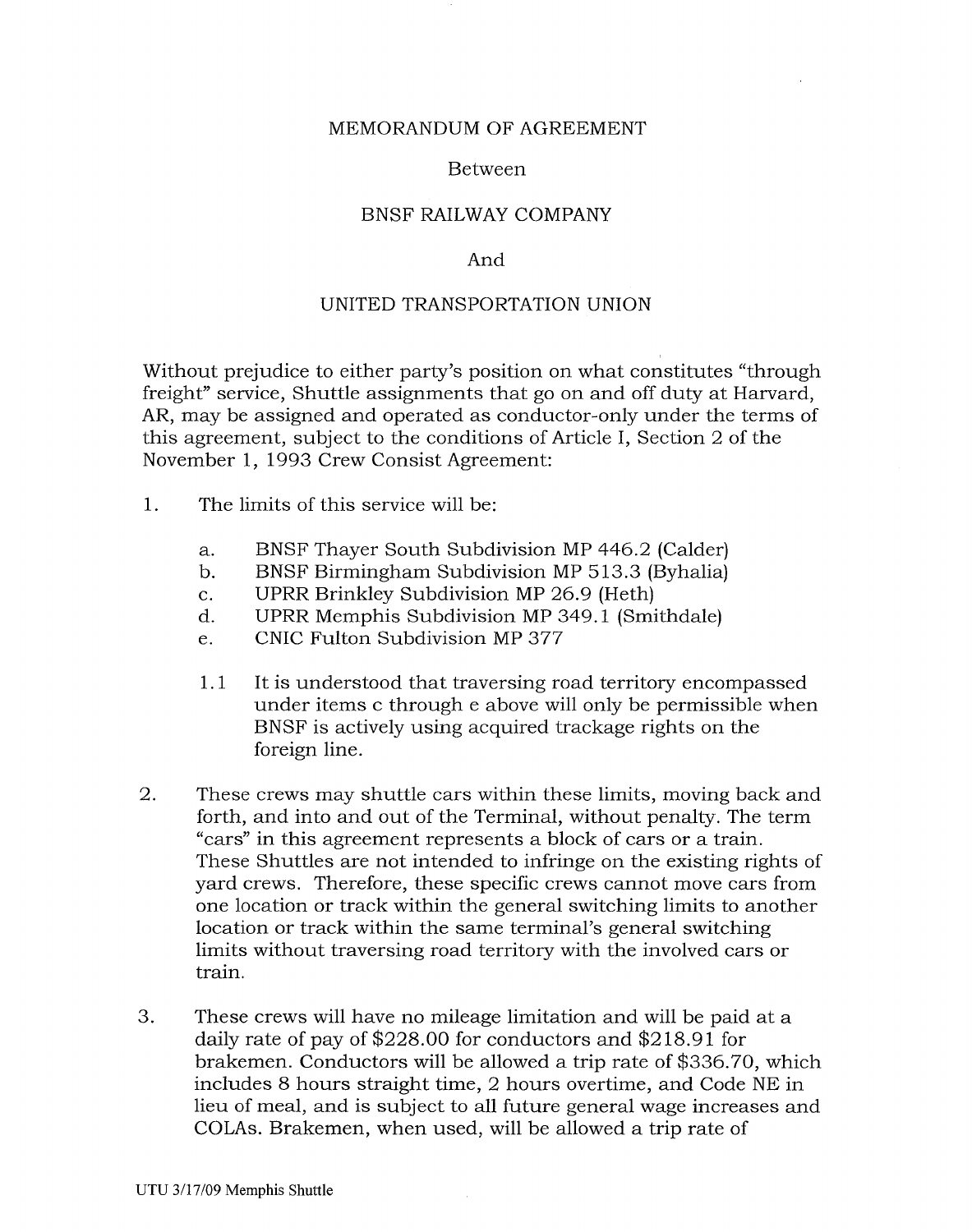\$323.01, which includes 8 hours straight time, 2 hours overtime, and Code NE in lieu of meal, and is subject to all future general wage increases and COLAs. Crews will be expected to carry a lunch and BNSF will not be obligated to provide time to consume a meal; however, the Code NE (which is included in the trip rate) will be payable even if the crew observes a meal period. All other rules and agreements not specifically addressed in this agreement remain undisturbed and are still payable under the appropriate CA code. Crews in this service on duty more than 10 hours will be paid overtime accordingly. Examples: 1) crews on duty 8 hours will be paid a trip rate, which includes 2 hours overtime. 2) crews on duty 12 hours will be paid a trip rate, which includes 2 hours overtime, plus 2 hours overtime.

- 4. Shuttles will be bulletined for five (5) consecutive days per week with an established starting time. Vacancies and extra jobs will be filled from the appropriate Memphis (Tupelo Sub) road extra board(s). Extra jobs in this service can be called at any time. BNSF will bulletin and assign a regular assignment if extra jobs are worked with an on duty time within a four-hour window for four consecutive days. If an assigned conductor is not rested for his next assignment due to overtime worked on his own job, the assigned conductor will show for work on his rest.
- 5. Four (4) day relief assignments may be bulletined, but in the event the assignment goes no bid, it will not be filled by force assignment. Instead, it will be filled from the appropriate Memphis (Tupelo Sub) road extra board(s). Relief Shuttle assignments which have gone no-bid and are therefore being protected by the extra board(s) may be claimed at any time by ground service employees with appropriate displacement rights.
- 6. Crews in this service will not be required to perform yard switching but may perform permissible moves under PEB 219. Because these crews may handle more than one set of cars, the permissible moves set forth herein are calculated based on the following. If the crew handles cars out of general switching limits, that move is considered the crew's initial terminal and the crew is allowed to perform three moves in connection with those cars in accordance with PEB 219. If the crew handles cars into the general switching limits, that move is considered the crew's final terminal and the crew may perform the three allowable moves in connection with those cars in accordance with PEB 219. If the crew handles the same cars into and out of the same general switching limits, that location will be considered as an intermediate location for those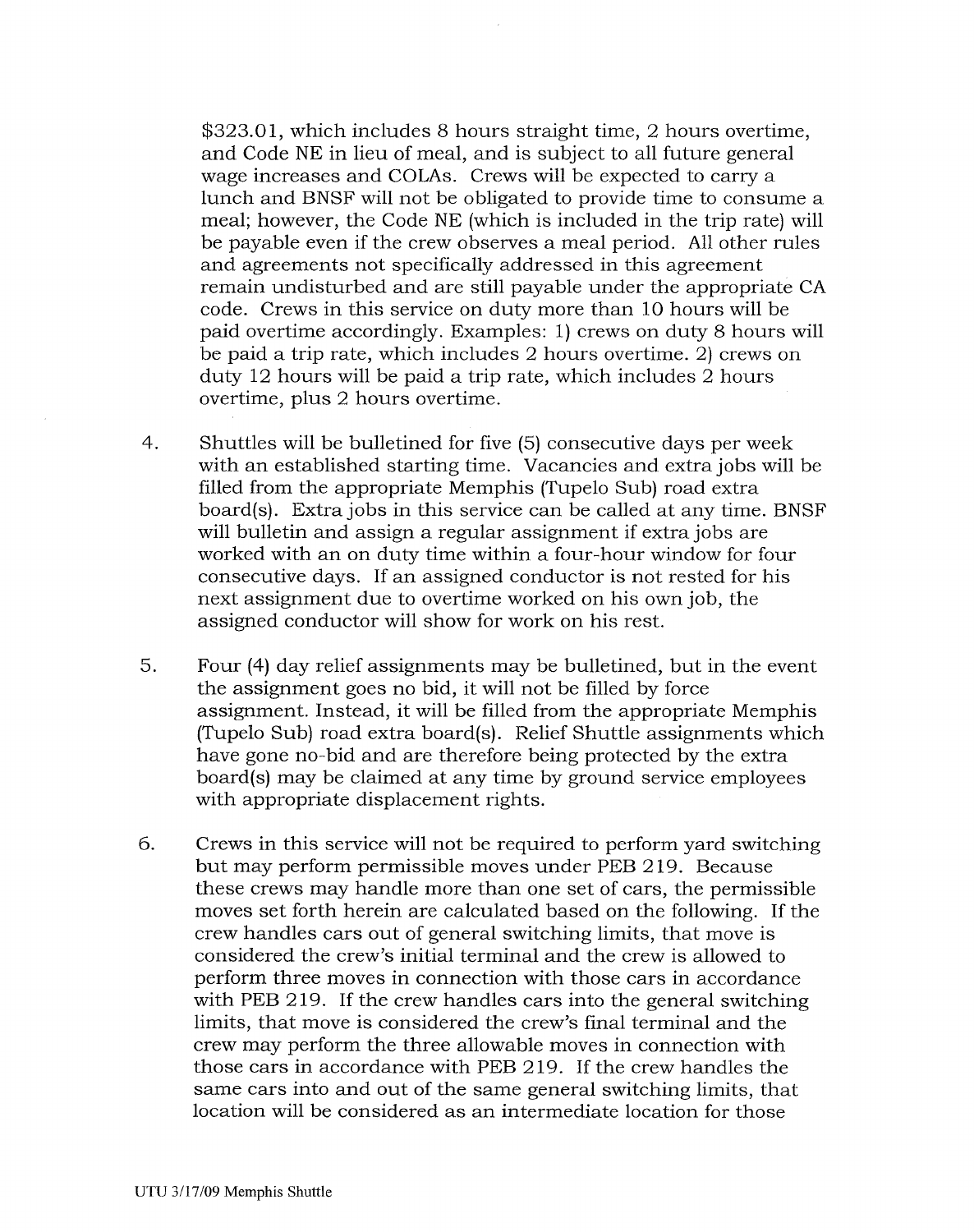cars, and the crew is limited to one pick-up and/ or one set out within those general switching limits with those cars.

- 7. These crews may operate in any of the five (5) directions and equity will be determined by the United Transportation Union. BNSF shall respect UTU's equity requests; however, once established, equity distribution shall not be modified more than once during any ninety (90) day period.
	- 7.1 A Separate Productivity Fund, under Article VIII, Section 2 of the parties' Crew Consist Agreement effective May 20, 1993 will be established for the newly created Memphis Shuttle Assignments.
	- 7.2 Employees who are eligible to receive shares from the Productivity Fund on their old seniority district or zone will be eligible to receive shares in this newly created Fund.
- 8. Shuttle Service jobs covered by this agreement are considered assignments qualifying under the Holiday Pay Agreement and the provisions attendant to Personal Leave Days. Employees working in this service will have the option of claiming either holidays or personal leave days, however, no employee shall receive more than eleven combined personal leave days and paid holidays in any calendar year.
	- (a) Conductor Personal Leave Day and Holiday Pay- \$228.00 (8 Hour Daily Rate)
	- (b) Brakeman Personal Leave Day and Holiday Pay- \$218.91 (8 Hour Daily Rate)
	- (c) Overtime for working a Holiday will only be applicable to the first 8 hours of the day, calculated on the 8 Hour Daily Rate of\$228.00 for Conductors and \$218.91 for Brakemen. Overtime when working a Holiday will not be applicable to the other components in the Shuttle Service Trip Rate.
	- (d) Conductor Annulment- \$318.52 (10 Hour Daily Rate minus meal) Brakeman Annulment- \$304.83 (10 Hour Daily Rate minus meal)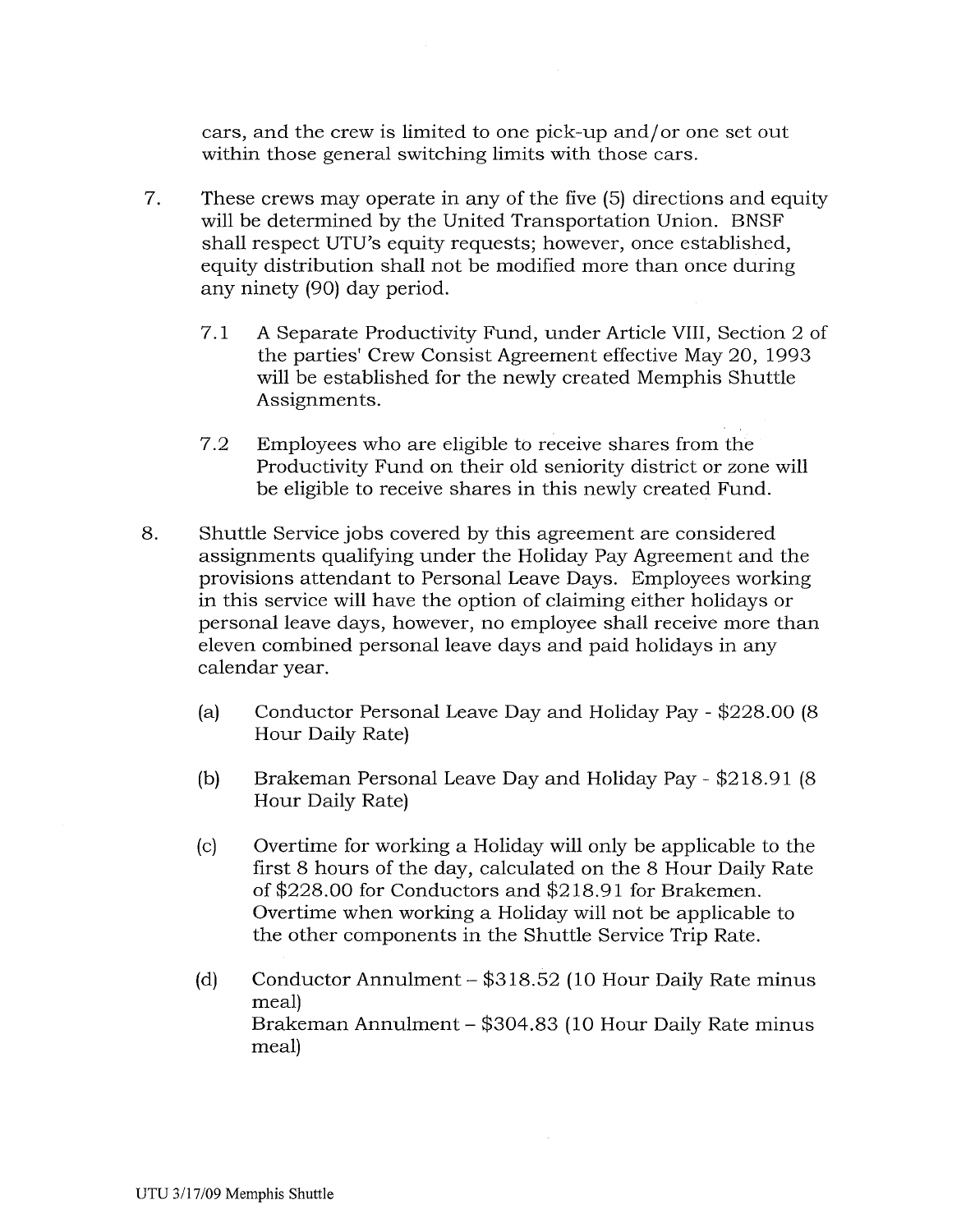9. The provisions contained in this agreement are agreed to on a strictly non-referable basis and will only be applicable to these outlined assignments. It was understood that this agreement would not establish a precedent applicable to future assignments.

This agreement shall be effective on the date signed and remain in effect unless cancelled by any party with a twenty (20) day written cancellation notice.

Signed at Fort Worth, Texas this 14th day September 2009.

For: United Transportation Union:

8.7. Heun

General Chairman UTU

For: BNSF Railway Company:

General Director Labor Relations